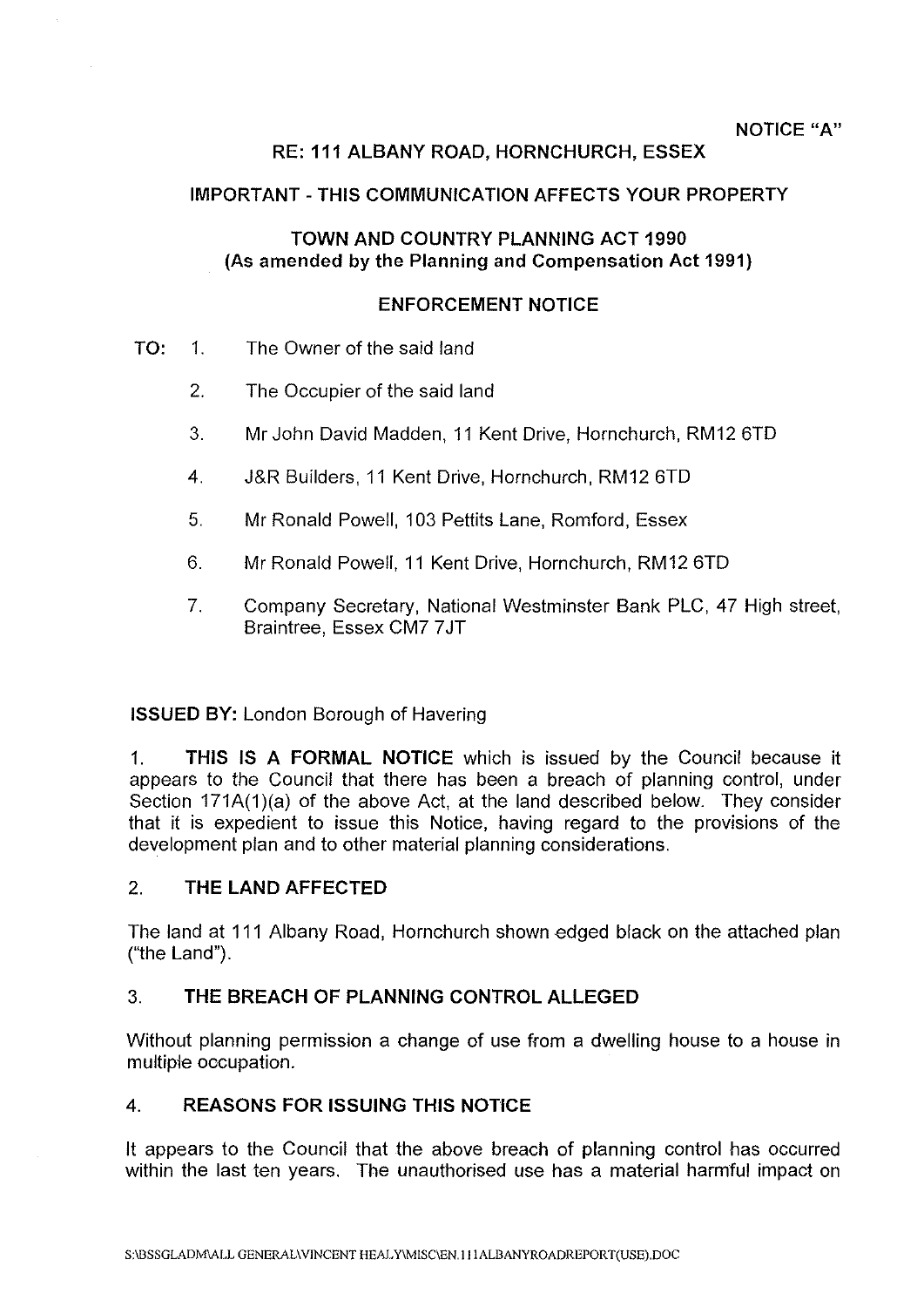occupiers of adjoining properties by reason of noise and disturbance and on highway safety by the lack of sufficient off-street parking.

The Council does not consider that planning permission should be given because planning conditions could not overcome these problems. In making its decision to issue this Notice the Council considered that the unauthorised use is contrary to policies DC4, DC5, DC33 and DC61 of the Havering Adopted Core Strategy and Development Control Policies Development Plan Document.

### 5. **WHAT YOU ARE REQUIRED TO DO**

(i) Stop using the property on the land as a house in multiple occupation.

Time for compliance: 3 months from the effective date of this notice.

(ii) Restore the property on the Land to a condition that would enable its use as a single dwellinghouse.

Time for compliance: 3 months from the effective date of this notice.

(iii) Remove from the land all rubble (including building materials), resulting from compliance with (ii) above and all apparatus, equipment and machinery brought on to the Land to achieve compliance with (ii) above.

Time for compliance: 3 months from the effective date of this notice.

# 6. **WHEN THIS NOTICE TAKES EFFECT**

This Notice takes effect on  $2^{nd}$  February 2010, unless an appeal is made against it beforehand

Dated: 22<sup>nd</sup> December 2009

Signed:  $\sqrt{a_{\mu\nu}}\int_{\mathcal{A}} d\mu$ 

Authorised Officer

On behalf of London Borough of Havering Town Hall Main Road Romford RM1 38D

## **YOUR RIGHT OF APPEAL**

You can appeal against this Enforcement Notice to the Secretary of State by the 2<sup>nd</sup> February 2010. Further details are given on the information sheet from the Planning Inspectorate which accompanies this Notice. The enclosed booklet "Enforcement Appeals - A guide to Procedure" also sets out your rights.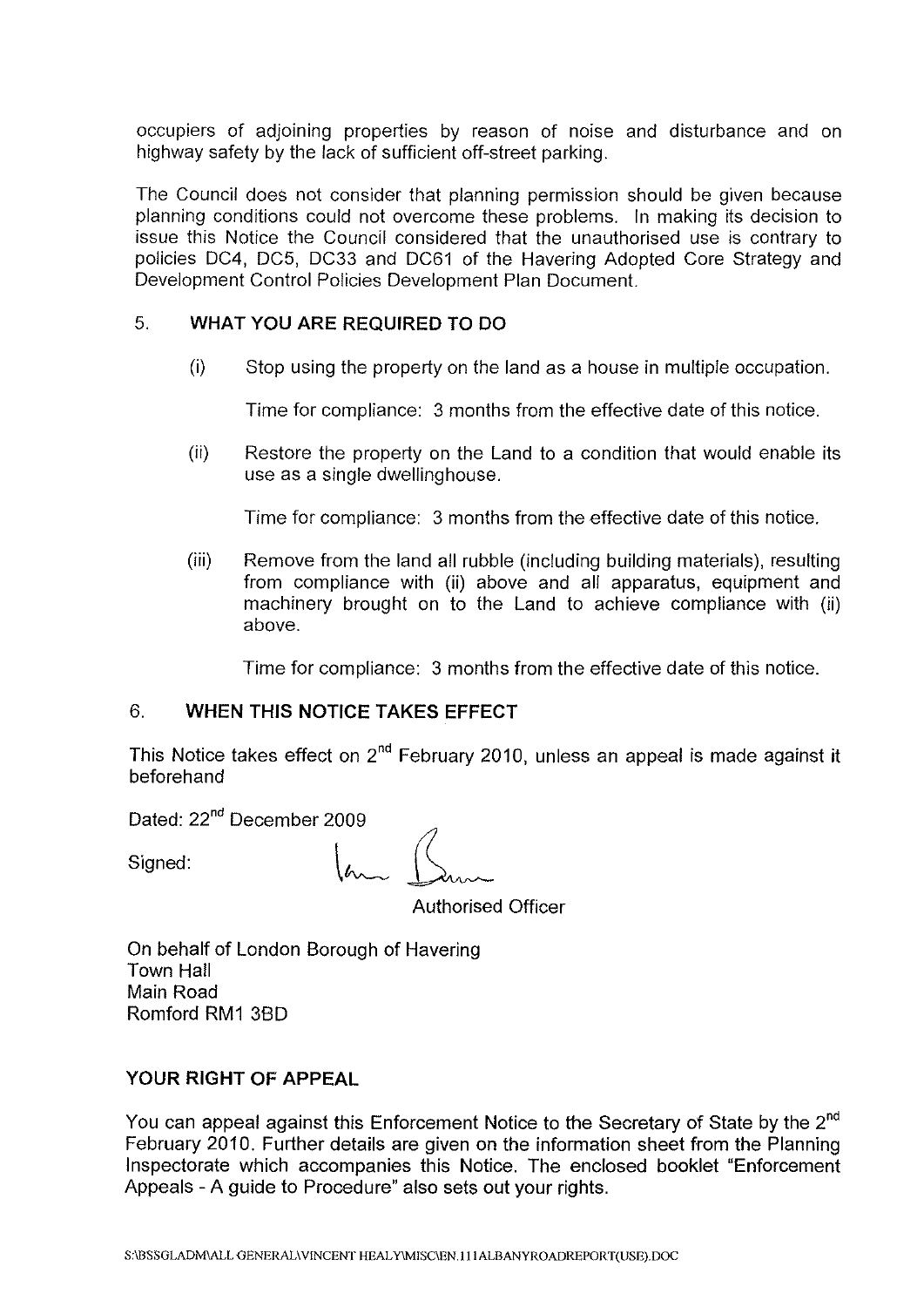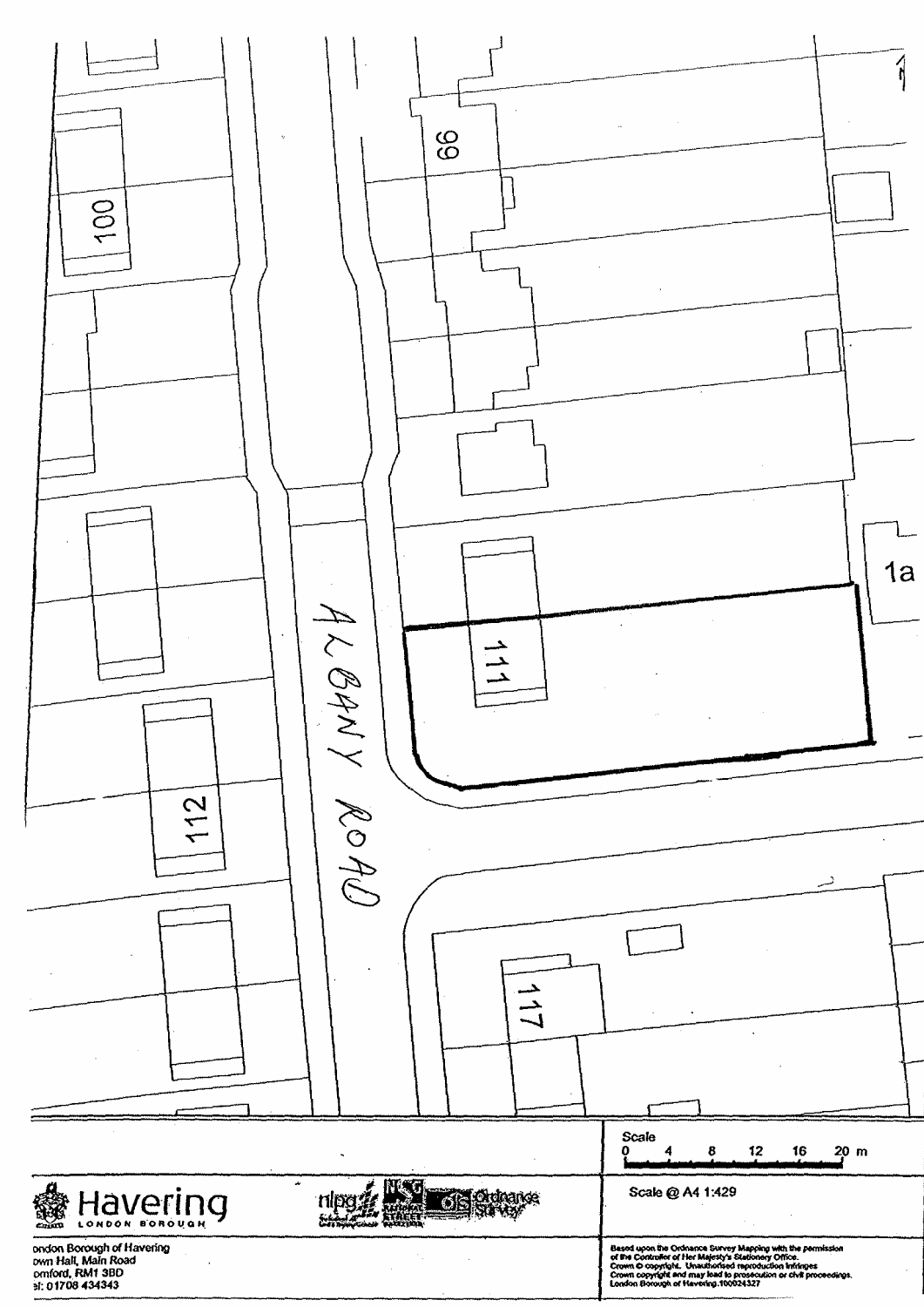## **WHAT HAPPENS IF YOU DO NOT APPEAL**

If you do not appeal against this Enforcement Notice, it will take effect on  $2<sup>nd</sup>$ February 2010 and you must then ensure that the required steps for complying with it, for which you may be held responsible, are taken within the period specified in the Notice.

**FAILURE TO COMPLY WITH AN ENFORCEMENT NOTICE WHICH HAS TAKEN EFFECT CAN RESULT IN PROSECUTION AND/OR REMEDIAL ACTION BY THE COUNCIL.**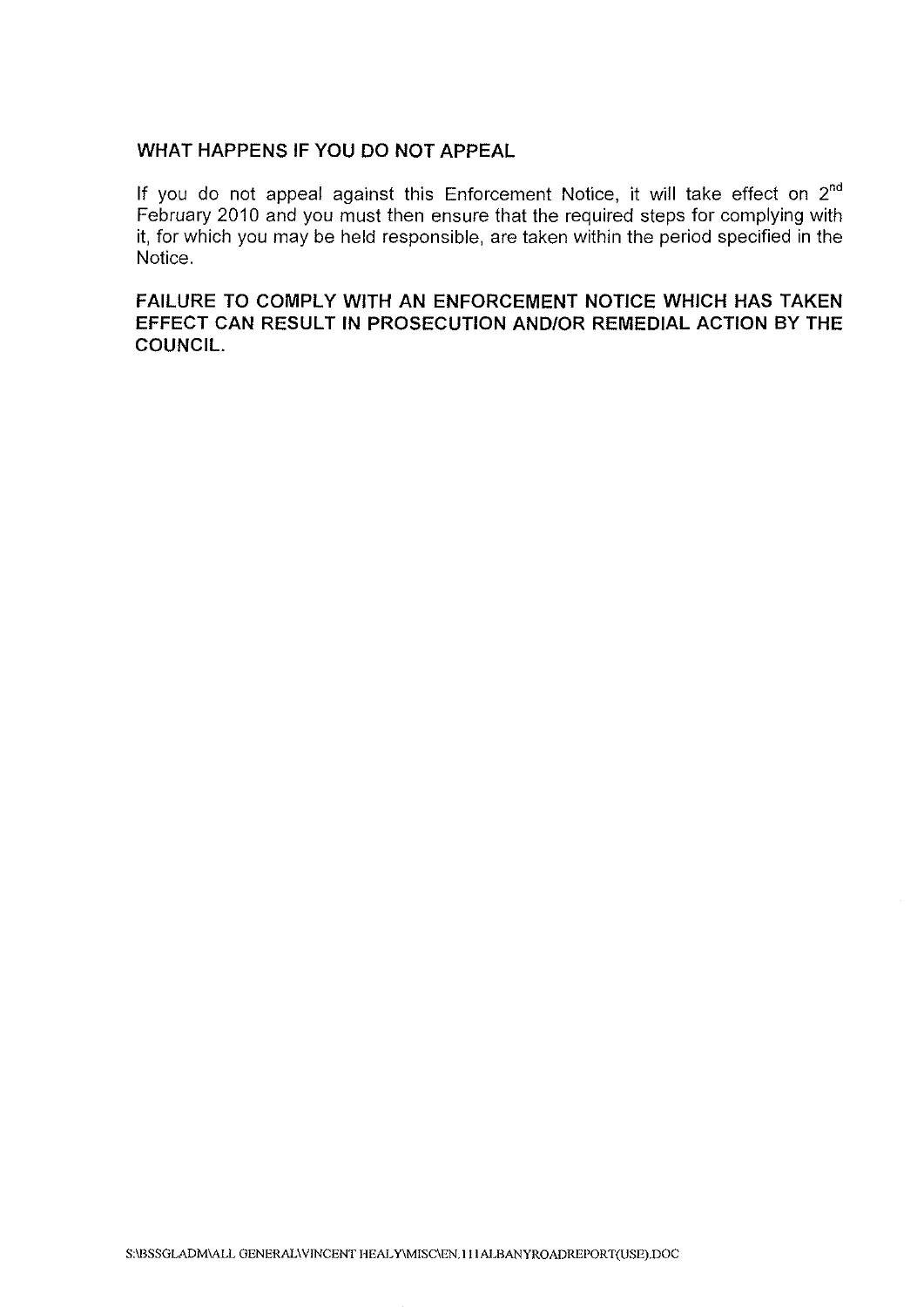# **EXPLANATORY NOTES**

# **STATUTORY PROVISIONS**

A summary of Sections 171A, 1718 and 172 to 177 of the Town and Country Planning Act 1990 (as amended) is enclosed with this Notice.

# **YOUR RIGHT OF APPEAL**

You can appeal against this Notice, but any appeal must be in writing and received, or posted (with the postage paid and properly addressed) in time to be received in the ordinary course of the post, by the Secretary of State before 2<sup>nd</sup> February 2010. The enclosed booklet "Enforcement Appeals - A guide to Procedure" sets out your rights. Read it carefully. If you appeal you should use the enclosed appeal forms. Two copies are for you to send to the Secretary of State if you decide to appeal. The other is for you to keep as a duplicate for your own records. You should also send the Secretary of State a copy of the Enforcement Notice.

## **GROUNDS OF APPEAL**

Under section 174 of the Town and Country Planning Act 1990 (as amended) you may appeal on one or more of the following grounds:-

(a) that, in respect of any breach of planning control which may be constituted by the matters stated in the notice, planning permission ought to be granted or, as the case may be, the condition or limitation concerned ought to be discharged;

(b) that those matters have not occurred;

(c) that those matters (if they occurred) do not constitute a breach of planning control;

(d) that, at the date when the notice was issued, no enforcement action could be taken in respect of any breach of planning control which may be constituted by those matters;

(e) that copies of the enforcement notice were not served as required by section 172;

(f) that the steps required by the notice to be taken, or the activities required by the notice to cease, exceed what is necessary to remedy any breach of planning control which may be constituted by those matters or, as the case may be, to remedy any injury to amenity which has been caused by any such breach;

(g) that any period specified in the notice in accordance with section 173(9) falls short of what should reasonably be allowed.

Not all of these grounds may be relevant to you.

## **PLANNING APPLICATION FEE**